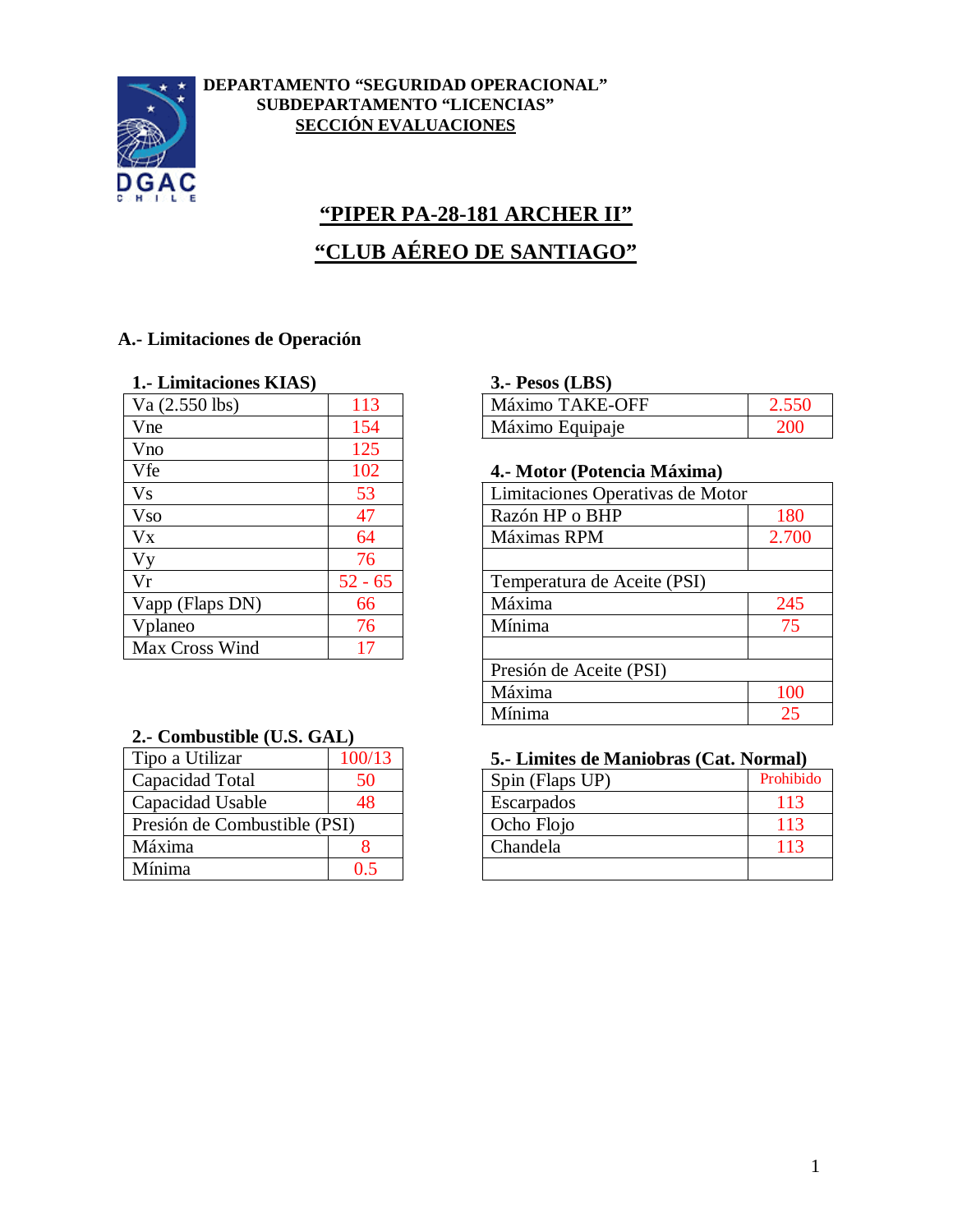#### **B.- Emergency Procedure**

#### **1.- ENGINE POWER LOSS DURING TAKEOFF**

#### **a.- If sufficient runway remains for a normal landing, land straight ahead:**

| Throttle            | <b>CLOSED</b> |
|---------------------|---------------|
| <b>Brakes</b>       | <b>APPLY</b>  |
| Land straight ahead |               |

#### **b.- If insufficient runway remains:**

| Airspeed               | <b>MAINTAIN SAFE</b>         |
|------------------------|------------------------------|
| Make Only Shallow Turn | <b>TO AVOID OBSTRUCTIONS</b> |
| <b>Flaps</b>           | AS REQUIRED                  |

### **c.- If sufficient altitude has been gained to attempt a restart:**

| Maintain Safe Airspeed |                           |
|------------------------|---------------------------|
| <b>Fuel Selector</b>   | SWITCH TO TANK CONTAINING |
|                        | <b>FUEL</b>               |
| Electrical fuel pump   | <b>CHECK ON</b>           |
| Mixture                | <b>CHECK RICH</b>         |
| Carburetor Heat        | <b>ON</b>                 |
| Primer                 | <b>LOCKED</b>             |

If power is not regained, proceed with power off landing.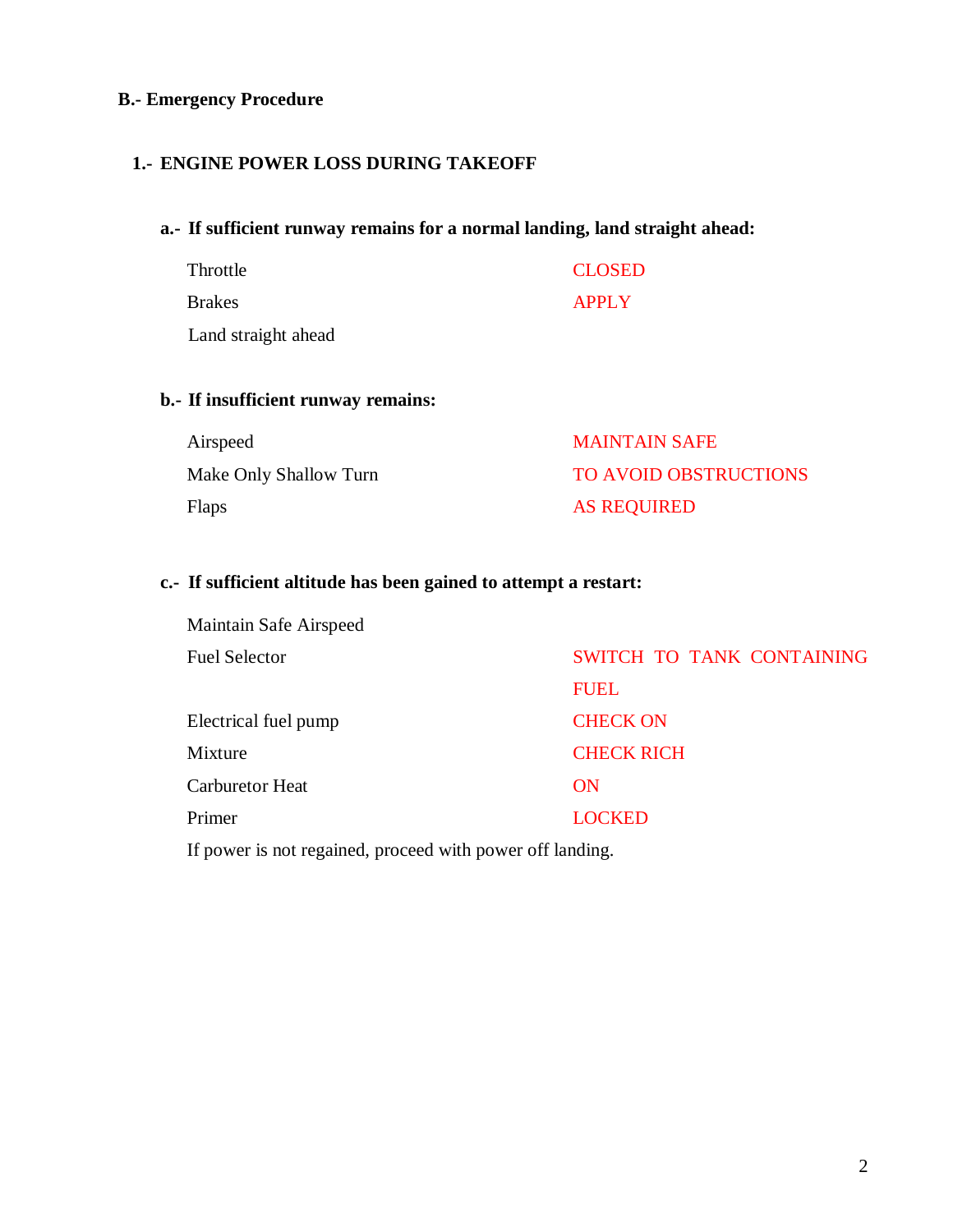## **2.- ENGINE POWER LOSS IN FLIGHT**

| <b>Fuel Selector</b>   | SWITCH TO TANK CONTAINING  |
|------------------------|----------------------------|
|                        | <b>FUEL</b>                |
| Electrical fuel pump   | ON                         |
| Mixture                | <b>RICH</b>                |
| <b>Carburetor Heat</b> | ON                         |
| <b>Engine Gauge</b>    | CHECK FOR INDICATION OF    |
|                        | <b>CAUSE OF POWER LOSS</b> |
| Primer                 | <b>CHECK LOCKED</b>        |
|                        |                            |

**a.- If no fuel pressure is indicated, check tank selector position to be sure it is on a tank containing fuel. When power is restored:**

| Carburetor Heat      | <b>OFF</b> |
|----------------------|------------|
| Electrical fuel pump | OFF        |

If power is not restored prepare for power off landing.

Trim for 76 Kias.

#### **3.- ENGINE FIRE DURING START**

| <b>Starter</b>            | <b>CRANK ENGINE</b> |
|---------------------------|---------------------|
| Mixture                   | <b>IDLE CUT OFF</b> |
| Throttle                  | <b>OPEN</b>         |
| <b>Electric Fuel Pump</b> | <b>OFF</b>          |
| Fuel selector             | <b>OFF</b>          |
| Abandon if fire continues |                     |